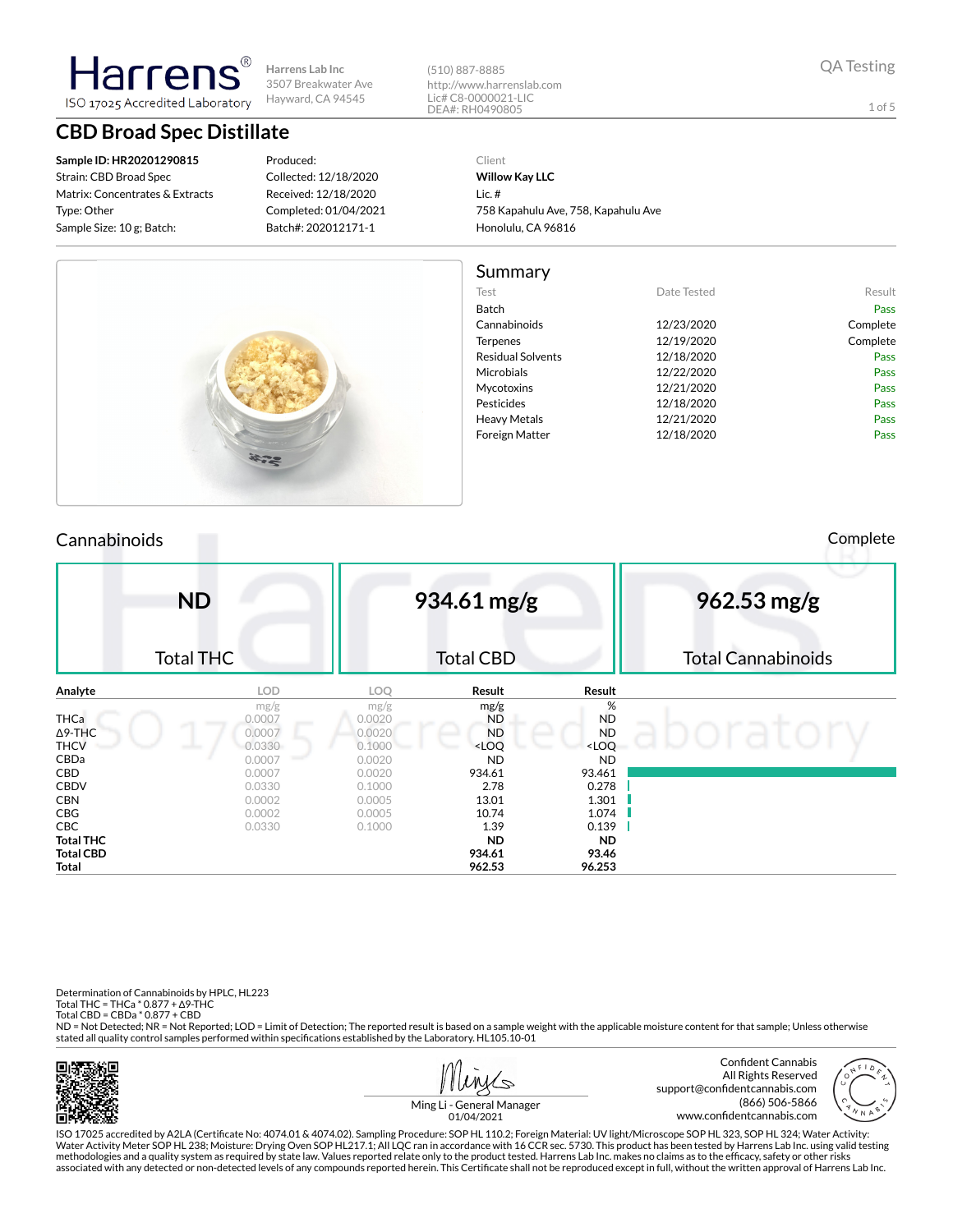**Harrens Lab Inc** 3507 Breakwater Ave Hayward, CA 94545 ISO 17025 Accredited Laboratory

# **CBD Broad Spec Distillate**

**Sample ID: HR20201290815** Strain: CBD Broad Spec Matrix: Concentrates & Extracts Type: Other Sample Size: 10 g; Batch:

Harren

Produced: Collected: 12/18/2020 Received: 12/18/2020 Completed: 01/04/2021 Batch#: 202012171-1

Client **Willow Kay LLC** Lic. # 758 Kapahulu Ave, 758, Kapahulu Ave

Honolulu, CA 96816

(510) 887-8885

http://www.harrenslab.com Lic# C8-0000021-LIC DEA#: RH0490805

### **Terpenes**

| Analyte                   | <b>LOD</b> | <b>LOO</b>    | <b>Results</b> | <b>Results</b> |
|---------------------------|------------|---------------|----------------|----------------|
|                           | $\%$       | $\frac{0}{0}$ | %              | mg/g           |
| 3-Carene                  | 0.0080     | 0.0100        | <b>ND</b>      | <b>ND</b>      |
| α-Bisabolol               | 0.0080     | 0.0100        | <b>ND</b>      | <b>ND</b>      |
| $\alpha$ -Humulene        | 0.0080     | 0.0100        | <b>ND</b>      | <b>ND</b>      |
| $\alpha$ -Phellandrene    | 0.0080     | 0.0100        | <b>ND</b>      | <b>ND</b>      |
| $\alpha$ -Pinene          | 0.0080     | 0.0100        | <b>ND</b>      | <b>ND</b>      |
| $\alpha$ -Terpinene       | 0.0080     | 0.0100        | <b>ND</b>      | <b>ND</b>      |
| $\alpha$ -Terpineol       | 0.0080     | 0.0100        | <b>ND</b>      | <b>ND</b>      |
| β-Caryophyllene           | 0.0080     | 0.0100        | <b>ND</b>      | <b>ND</b>      |
| β-Myrcene                 | 0.0080     | 0.0100        | <b>ND</b>      | <b>ND</b>      |
| <b>B-Ocimene</b>          | 0.0080     | 0.0100        | <b>ND</b>      | <b>ND</b>      |
| <b>ß-Pinene</b>           | 0.0080     | 0.0100        | <b>ND</b>      | <b>ND</b>      |
| Borneol                   | 0.0080     | 0.0100        | <b>ND</b>      | <b>ND</b>      |
| Camphene                  | 0.0080     | 0.0100        | <b>ND</b>      | <b>ND</b>      |
| Caryophyllene Oxide       | 0.0080     | 0.0100        | <b>ND</b>      | <b>ND</b>      |
| cis-Nerolidol             | 0.0080     | 0.0100        | <b>ND</b>      | <b>ND</b>      |
| δ-Limonene                | 0.0080     | 0.0100        | <b>ND</b>      | <b>ND</b>      |
| Eucalyptol                | 0.0080     | 0.0100        | <b>ND</b>      | <b>ND</b>      |
| Fenchol                   | 0.0080     | 0.0100        | <b>ND</b>      | <b>ND</b>      |
| Fenchone                  | 0.0080     | 0.0100        | <b>ND</b>      | <b>ND</b>      |
| y-Terpinene               | 0.0080     | 0.0100        | <b>ND</b>      | <b>ND</b>      |
| Geraniol                  | 0.0080     | 0.0100        | <b>ND</b>      | <b>ND</b>      |
| Geranyl Acetate           | 0.0080     | 0.0100        | <b>ND</b>      | <b>ND</b>      |
| Guaiol                    | 0.0080     | 0.0100        | <b>ND</b>      | <b>ND</b>      |
| Isopulegol<br>17025 Accre | 0.0080     | 0.0100        | <b>ND</b>      | <b>ND</b>      |
| Linalool                  | 0.0080     | 0.0100        | <b>ND</b>      | <b>ND</b>      |
| Menthol                   | 0.0080     | 0.0100        | <b>ND</b>      | <b>ND</b>      |
| Nerol                     | 0.0080     | 0.0100        | <b>ND</b>      | <b>ND</b>      |
| Ocimene                   | 0.0080     | 0.0100        | <b>ND</b>      | <b>ND</b>      |
| Pulegone                  | 0.0080     | 0.0100        | <b>ND</b>      | <b>ND</b>      |
| p-Cymene                  | 0.0080     | 0.0100        | <b>ND</b>      | <b>ND</b>      |
| Terpinolene               | 0.0080     | 0.0100        | <b>ND</b>      | <b>ND</b>      |
| trans-Nerolidol           | 0.0080     | 0.0100        | <b>ND</b>      | <b>ND</b>      |
| Total                     |            |               | 0.000          | $\mathbf 0$    |

# Primary Aromas



Date Tested: 12/19/2020<br>ND = Not Detected; NR = Not Reported; LOD = Limit of Detection; Unless otherwise stated all quality control samples performed within specifications established by the Laboratory. HL105.10-01. SOP HL228. GC-FID



Water Activity Meter SOP HL 238; Moisture: Drying Oven SOP HL217.1; All LQC ran in accordance with 16 CCR sec. 5730. This product has been tested by Harrens Lab Inc. using valid testing methodologies and a quality system as required by state law. Values reported relate only to the product tested. Harrens Lab Inc. makes no claims as to the efficacy, safety or other risks<br>associated with any detected or non

2 of 5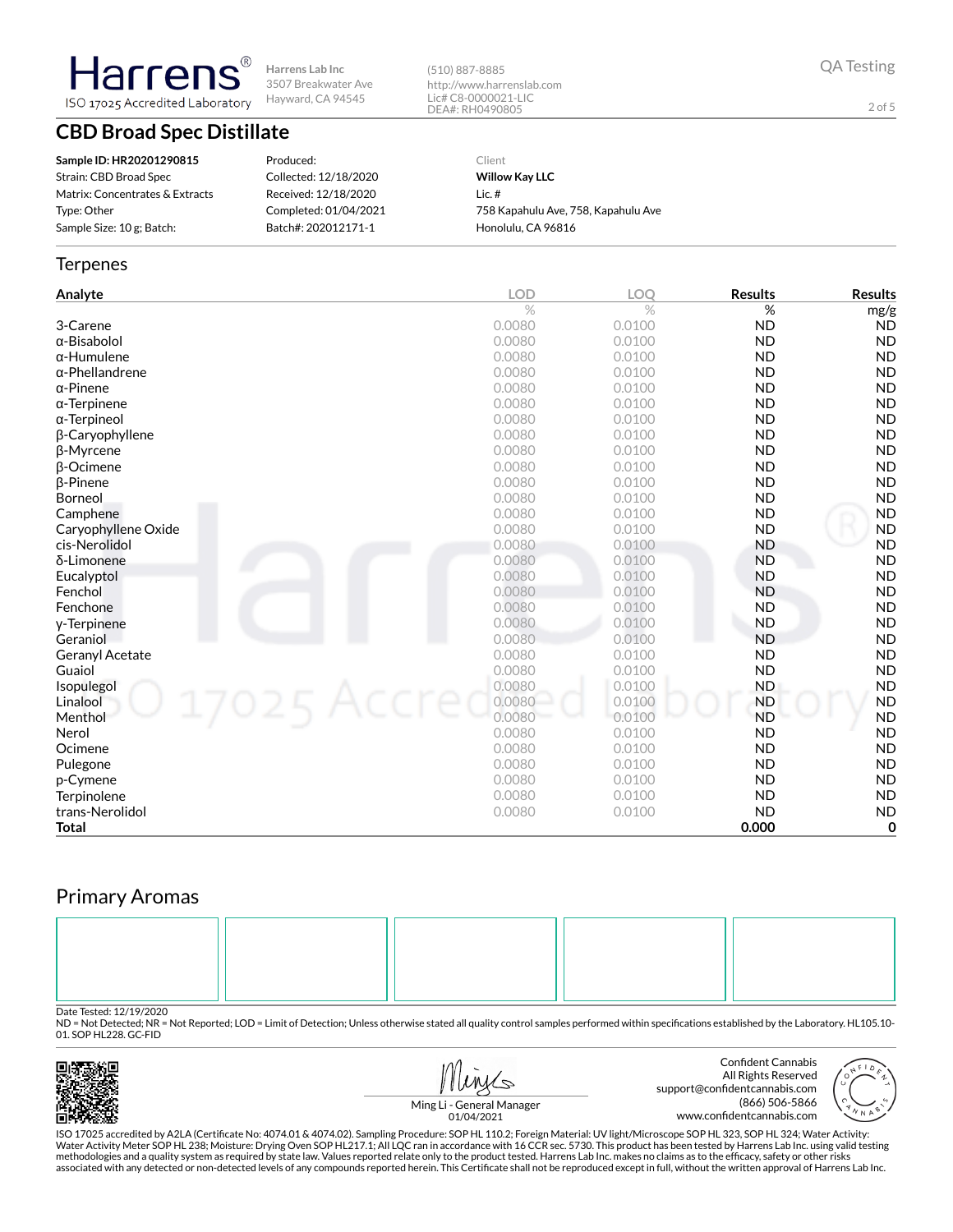**Harrens Lab Inc** 3507 Breakwater Ave Hayward, CA 94545

# **CBD Broad Spec Distillate**

ISO 17025 Accredited Laboratory

**Harrer** 

**Sample ID: HR20201290815** Strain: CBD Broad Spec Matrix: Concentrates & Extracts Type: Other Sample Size: 10 g; Batch: Produced: Collected: 12/18/2020 Received: 12/18/2020 Completed: 01/04/2021 Batch#: 202012171-1

### Client **Willow Kay LLC** Lic. # 758 Kapahulu Ave, 758, Kapahulu Ave Honolulu, CA 96816

### Pesticides **Passage Community Community Community** Passes and the extension of the extension of the extension of the extension of the extension of the extension of the extension of the extension of the extension of the ext

| Analyte             | <b>LOD</b> | OO.       | Limit          | <b>Results</b> | <b>Status</b> | Analyte                 | <b>LOD</b> | LOO       | Limit          | <b>Results</b> | <b>Status</b> |
|---------------------|------------|-----------|----------------|----------------|---------------|-------------------------|------------|-----------|----------------|----------------|---------------|
|                     | $\mu$ g/g  | $\mu$ g/g | $\mu$ g/g      | $\mu$ g/g      |               |                         | $\mu$ g/g  | $\mu$ g/g | $\mu$ g/g      | $\mu$ g/g      |               |
| Abamectin           | 0.03       | 0.1       | 0.1            | <b>ND</b>      | Pass          | Fludioxonil             | 0.03       | 0.1       | 0.1            | <b>ND</b>      | Pass          |
| Acephate            | 0.03       | 0.1       | 0.1            | <b>ND</b>      | Pass          | Hexythiazox             | 0.03       | 0.1       | 0.1            | <b>ND</b>      | Pass          |
| Acequinocyl         | 0.03       | 0.1       | 0.1            | <b>ND</b>      | Pass          | Imazalil                | 0.03       | 0.1       | 0.03           | <b>ND</b>      | Pass          |
| Acetamiprid         | 0.03       | 0.1       | 0.1            | <b>ND</b>      | Pass          | Imidacloprid            | 0.03       | 0.1       | 5              | <b>ND</b>      | Pass          |
| Aldicarb            | 0.03       | 0.1       | 0.03           | <b>ND</b>      | Pass          | Kresoxim Methyl         | 0.03       | 0.1       | 0.1            | <b>ND</b>      | Pass          |
| Azoxystrobin        | 0.03       | 0.1       | 0.1            | <b>ND</b>      | Pass          | Malathion               | 0.03       | 0.1       | 0.5            | <b>ND</b>      | Pass          |
| <b>Bifenazate</b>   | 0.03       | 0.1       | 0.1            | <b>ND</b>      | Pass          | Metalaxyl               | 0.03       | 0.1       | $\overline{2}$ | <b>ND</b>      | Pass          |
| <b>Bifenthrin</b>   | 0.03       | 0.1       | 3              | <b>ND</b>      | Pass          | Methiocarb              | 0.03       | 0.1       | 0.03           | <b>ND</b>      | Pass          |
| <b>Boscalid</b>     | 0.03       | 0.1       | 0.1            | <b>ND</b>      | Pass          | Methomyl                | 0.03       | 0.1       | 1              | <b>ND</b>      | Pass          |
| Captan              | 0.03       | 0.1       | 0.7            | <b>ND</b>      | Pass          | Mevinphos               | 0.03       | 0.1       | 0.03           | <b>ND</b>      | Pass          |
| Carbaryl            | 0.03       | 0.1       | 0.5            | <b>ND</b>      | Pass          | Myclobutanil            | 0.03       | 0.1       | 0.1            | <b>ND</b>      | Pass          |
| Carbofuran          | 0.03       | 0.1       | 0.03           | <b>ND</b>      | Pass          | Naled                   | 0.03       | 0.1       | 0.1            | <b>ND</b>      | Pass          |
| Chlorantraniliprole | 0.03       | 0.1       | 10             | <b>ND</b>      | Pass          | Oxamyl                  | 0.03       | 0.1       | 0.5            | <b>ND</b>      | Pass          |
| Chlordane           | 0.03       | 0.1       | 0.03           | <b>ND</b>      | Pass          | Paclobutrazol           | 0.03       | 0.1       | 0.03           | <b>ND</b>      | Pass          |
| Chlorfenapyr        | 0.03       | 0.1       | 0.03           | <b>ND</b>      | Pass          | Parathion Methyl        | 0.03       | 0.1       | 0.03           | <b>ND</b>      | Pass          |
| Chlorpyrifos        | 0.03       | 0.1       | 0.03           | <b>ND</b>      | Pass          | Pentachloronitrobenzene | 0.03       | 0.1       | 0.1            | <b>ND</b>      | Pass          |
| Clofentezine        | 0.03       | 0.1       | 0.1            | <b>ND</b>      | Pass          | Permethrin              | 0.03       | 0.1       | 0.5            | <b>ND</b>      | Pass          |
| Coumaphos           | 0.03       | 0.1       | 0.03           | <b>ND</b>      | Pass          | Phosmet                 | 0.03       | 0.1       | 0.1            | <b>ND</b>      | Pass          |
| Cyfluthrin          | 0.03       | 0.1       | $\overline{2}$ | <b>ND</b>      | Pass          | Piperonyl Butoxide      | 0.03       | 0.1       | 3              | 0.36           | Pass          |
| Cypermethrin        | 0.03       | 0.1       | 1              | <b>ND</b>      | Pass          | Prallethrin             | 0.03       | 0.1       | 0.1            | <b>ND</b>      | Pass          |
| Daminozide          | 0.03       | 0.1       | 0.03           | <b>ND</b>      | Pass          | Propiconazole           | 0.03       | 0.1       | 0.1            | <b>ND</b>      | Pass          |
| Diazinon            | 0.03       | 0.1       | 0.1            | <b>ND</b>      | Pass          | Propoxur                | 0.03       | 0.1       | 0.03           | <b>ND</b>      | Pass          |
| <b>Dichlorvos</b>   | 0.03       | 0.1       | 0.03           | <b>ND</b>      | Pass          | Pyrethrins              | 0.03       | 0.1       | 0.5            | <b>ND</b>      | Pass          |
| Dimethoate          | 0.03       | 0.1       | 0.03           | <b>ND</b>      | Pass          | Pyridaben               | 0.03       | 0.1       | 0.1            | <b>ND</b>      | Pass          |
| Dimethomorph        | 0.03       | 0.1       | $\overline{2}$ | ND.            | Pass          | Spinetoram              | 0.03       | 0.1       | 0.1            | <b>ND</b>      | Pass          |
| Ethoprophos         | 0.03       | 0.1       | 0.03           | <b>ND</b>      | Pass          | Spinosad                | 0.03       | 0.1       | 0.1            | <b>ND</b>      | Pass          |
| Etofenprox          | 0.03       | 0.1       | 0.03           | <b>ND</b>      | Pass          | Spiromesifen            | 0.03       | 0.1       | 0.1            | <b>ND</b>      | Pass          |
| Etoxazole           | 0.03       | 0.1       | 0.1            | <b>ND</b>      | Pass          | Spirotetramat           | 0.03       | 0.1       | 0.1            | <b>ND</b>      | Pass          |
| Fenhexamid          | 0.03       | 0.1       | 0.1            | <b>ND</b>      | Pass          | Spiroxamine             | 0.03       | 0.1       | 0.03           | <b>ND</b>      | Pass          |
| Fenoxycarb          | 0.03       | 0.1       | 0.03           | <b>ND</b>      | Pass          | Tebuconazole            | 0.03       | 0.1       | 0.1            | <b>ND</b>      | Pass          |
| Fenpyroximate       | 0.03       | 0.1       | 0.1            | <b>ND</b>      | Pass          | Thiacloprid             | 0.03       | 0.1       | 0.03           | <b>ND</b>      | Pass          |
| Fipronil            | 0.03       | 0.1       | 0.03           | <b>ND</b>      | Pass          | Thiamethoxam            | 0.03       | 0.1       | 5              | <b>ND</b>      | Pass          |
| Flonicamid          | 0.03       | 0.1       | 0.1            | <b>ND</b>      | Pass          | Trifloxystrobin         | 0.03       | 0.1       | 0.1            | <b>ND</b>      | Pass          |

(510) 887-8885

http://www.harrenslab.com Lic# C8-0000021-LIC DEA#: RH0490805

Date Tested: 12/18/2020

We analyze samples by AOAC Official Method 2007.01-Modified; ND = Not Detected; NR = Not Reported; LOD = Limit of Detection; The reported result is based on a sample weight with the applicable moisture content for that sample; Unless otherwise stated all quality control samples performed within specifications established by the<br>Laboratory. HL105.10-01. Tested by LC/MS/MS and GC/





3 of 5

Ming Li - General Manager 01/04/2021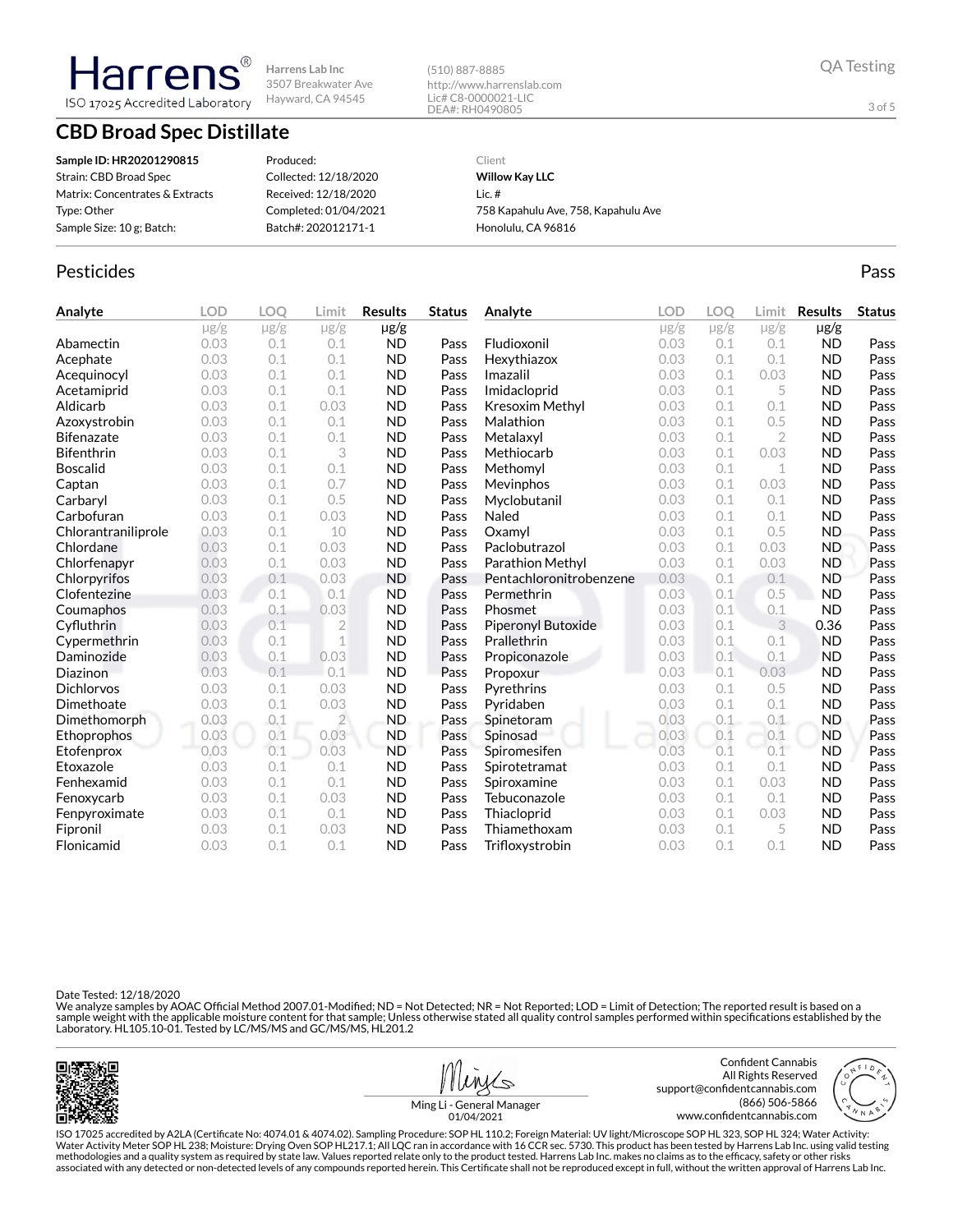**Harrens Lab Inc** 3507 Breakwater Ave Hayward, CA 94545

# **CBD Broad Spec Distillate**

**Harrens** ISO 17025 Accredited Laboratory

| Sample ID: HR20201290815        | Produced:             | Client                              |
|---------------------------------|-----------------------|-------------------------------------|
| Strain: CBD Broad Spec          | Collected: 12/18/2020 | <b>Willow Kay LLC</b>               |
| Matrix: Concentrates & Extracts | Received: 12/18/2020  | $lic.$ #                            |
| Type: Other                     | Completed: 01/04/2021 | 758 Kapahulu Ave, 758, Kapahulu Ave |
| Sample Size: 10 g; Batch:       | Batch#: 202012171-1   | Honolulu, CA 96816                  |

### Residual Solvents Pass

| Analyte             | <b>LOD</b> | <b>LOO</b>  | Limit     | <b>Results</b>                   | <b>Status</b> |
|---------------------|------------|-------------|-----------|----------------------------------|---------------|
|                     | $\mu$ g/g  | $\mu$ g/g   | $\mu$ g/g | $\mu$ g/g                        |               |
| 1,2-Dichloro-Ethane |            |             |           | <b>ND</b>                        | Pass          |
| Acetone             |            | 10          | 5000      | <loq< td=""><td>Pass</td></loq<> | Pass          |
| Acetonitrile        |            | 5           | 410       | <loq< td=""><td>Pass</td></loq<> | Pass          |
| Benzene             |            |             |           | <b>ND</b>                        | Pass          |
| <b>Butane</b>       |            | 25          | 5000      | <b>ND</b>                        | Pass          |
| Chloroform          |            |             |           | <b>ND</b>                        | Pass          |
| Ethanol             |            | 10          | 5000      | <loq< td=""><td>Pass</td></loq<> | Pass          |
| Ethyl-Acetate       |            | 10          | 5000      | <b>ND</b>                        | Pass          |
| Ethyl-Ether         |            | 10          | 5000      | <b>ND</b>                        | Pass          |
| Ethylene Oxide      |            | $\mathbf 1$ |           | <b>ND</b>                        | Pass          |
| Heptane             |            | 10          | 5000      | <b>ND</b>                        | Pass          |
| Isopropanol         |            | 10          | 5000      | <loq< td=""><td>Pass</td></loq<> | Pass          |
| Methanol            |            | 10          | 3000      | <b>ND</b>                        | Pass          |
| Methylene-Chloride  |            |             |           | <b>ND</b>                        | Pass          |
| n-Hexane            |            | 10          | 290       | <b>ND</b>                        | Pass          |
| Pentane             |            | 10          | 5000      | 70.7                             | Pass          |
| Propane             |            | 10          | 5000      | <b>ND</b>                        | Pass          |
| <b>Toluene</b>      |            | 10          | 890       | ND.                              | Pass          |
| Trichloroethene     |            |             |           | ND.                              | Pass          |
| Xylenes             |            | 10          | 2170      | <b>ND</b>                        | Pass          |

Date Tested: 12/18/2020 ND = Not Detected; SOP HL231. Headspace GC-FID



Confident Cannabis All Rights Reserved support@confidentcannabis.com (866) 506-5866 www.confidentcannabis.com



Ming Li - General Manager 01/04/2021